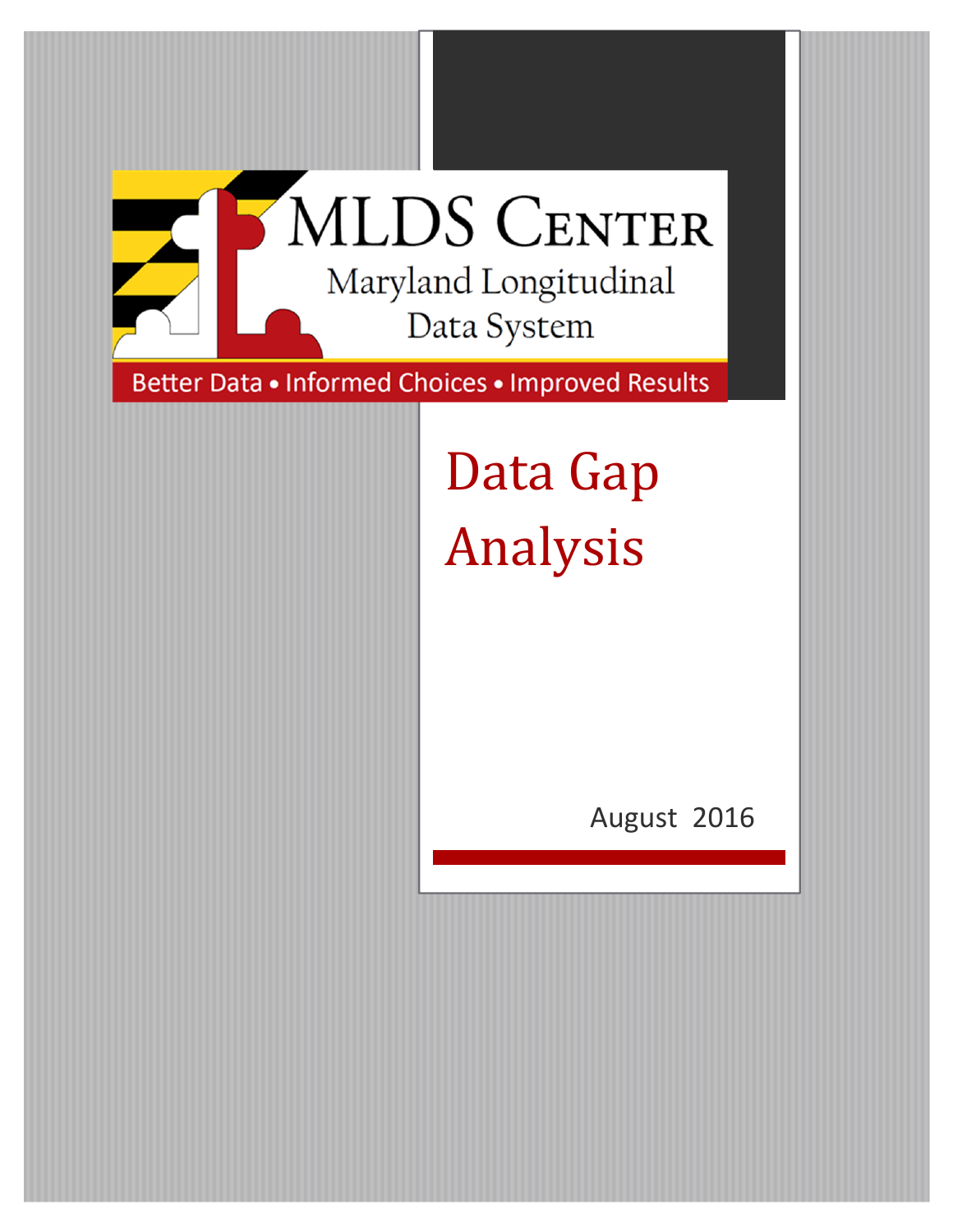#### **Maryland Longitudinal Data System Center**

550 West Baltimore Street Baltimore, MD 21201

### **Larry Hogan**

Governor

### **James D. Fielder, Jr., Ph.D.**

Secretary of Higher Education, Chairman MLDS Governing Board

#### **Ross Goldstein** Executive Director

If you have questions regarding this publication please contact mlds.center@maryland.gov.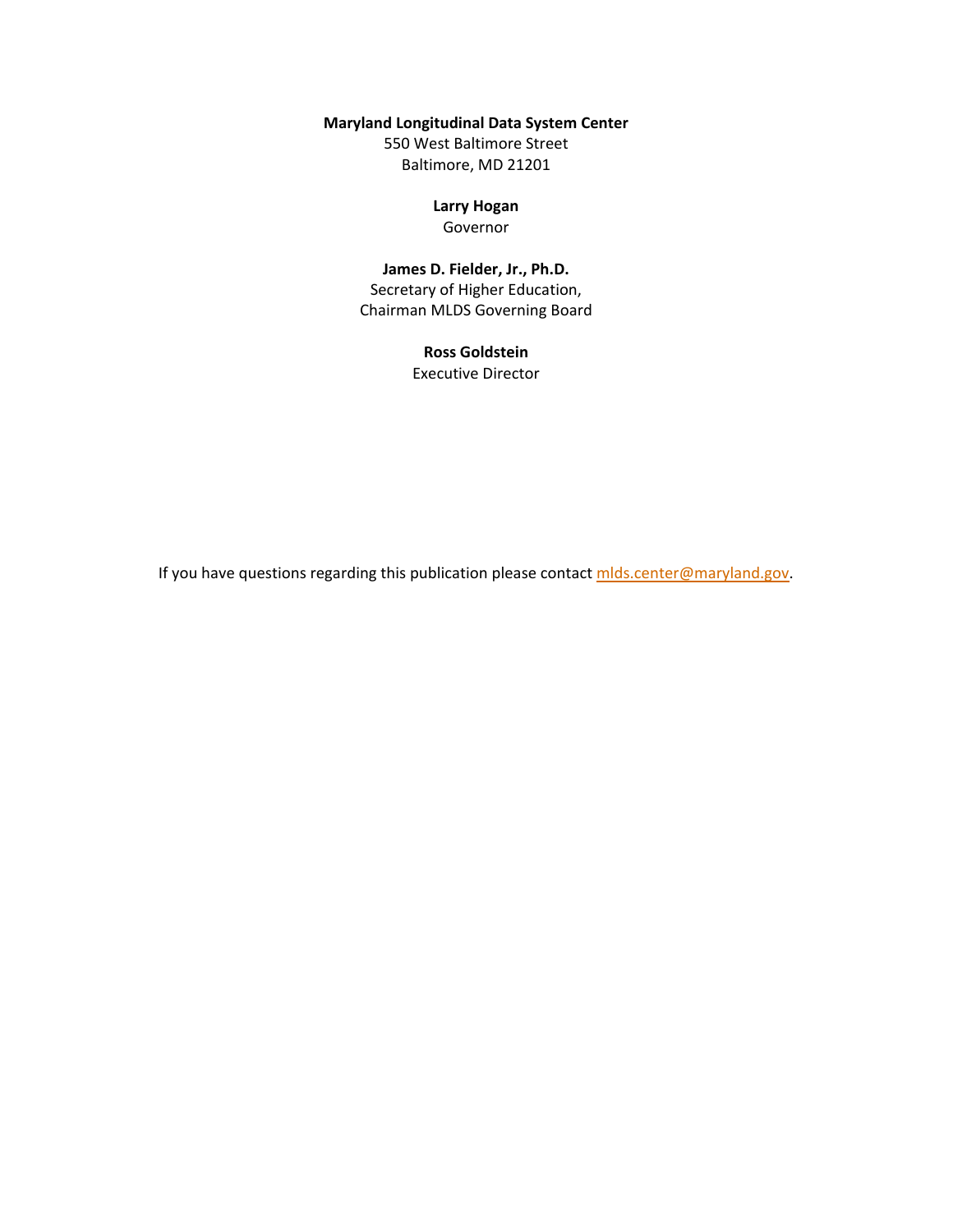# **Contents**

| А.        |    |                                                                                 |  |
|-----------|----|---------------------------------------------------------------------------------|--|
|           | 1. |                                                                                 |  |
|           | 2. |                                                                                 |  |
|           | 3. |                                                                                 |  |
|           | 4. |                                                                                 |  |
|           | 5. | Federal or Military Employees, Independent Contractors, Self-Employed Workers 4 |  |
|           | 6. |                                                                                 |  |
|           | 7. | Licensure from DLLR and other license granting agencies (DHMH, etc) 5           |  |
|           | 8. |                                                                                 |  |
|           | 9. |                                                                                 |  |
| <b>B.</b> |    |                                                                                 |  |
|           | 1. |                                                                                 |  |
|           | 2. |                                                                                 |  |
| C.        |    |                                                                                 |  |
|           | 1. |                                                                                 |  |
|           | 2. |                                                                                 |  |
|           | 3. |                                                                                 |  |
|           | 4. |                                                                                 |  |
|           | 5. |                                                                                 |  |
|           | 6. |                                                                                 |  |
|           | 7. |                                                                                 |  |
| D.        |    |                                                                                 |  |
| Ε.        |    |                                                                                 |  |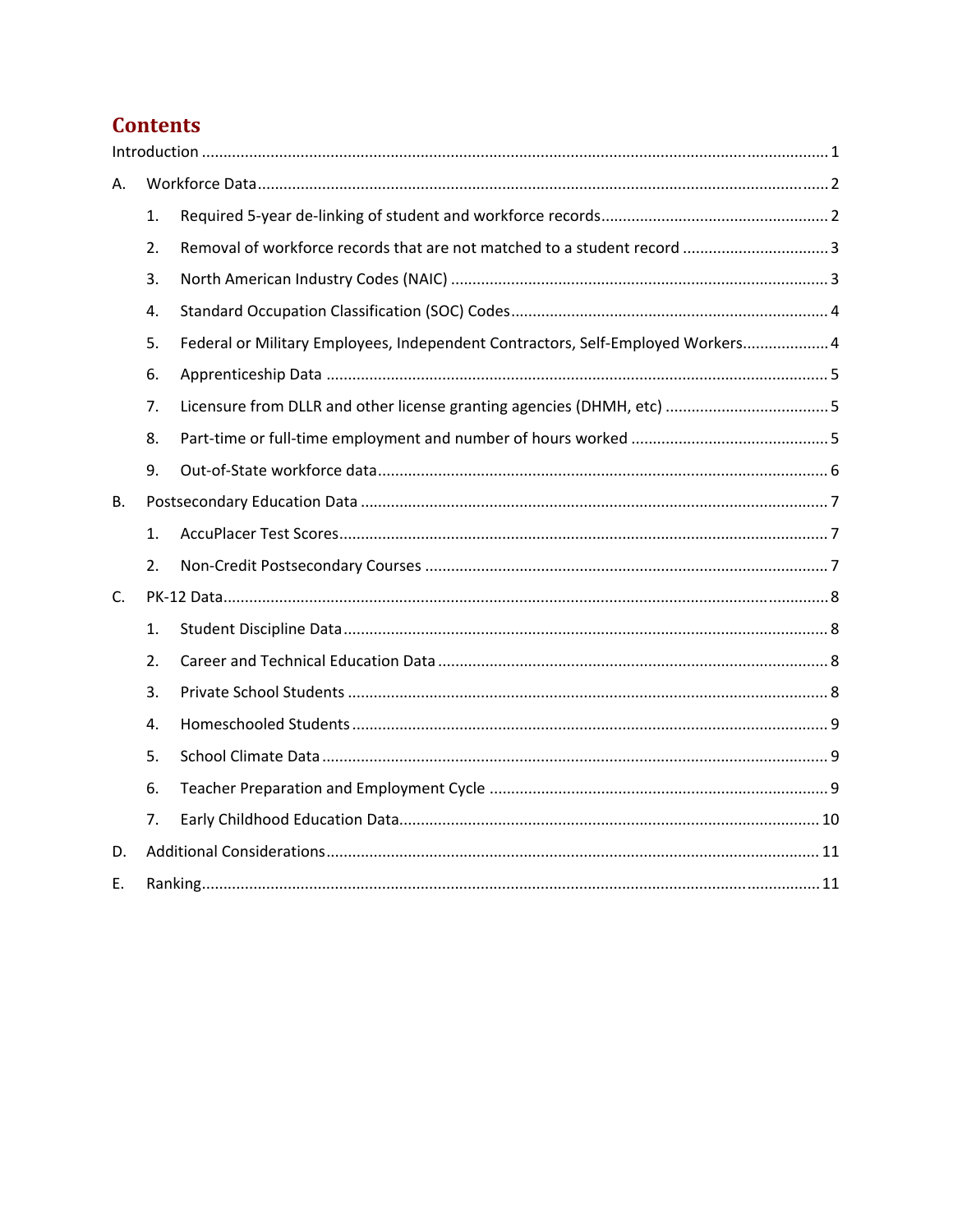## **Introduction**

In 2016, the P-20 Leadership Council of Maryland formed seven workgroups to focus on ways to improve education, and advance workforce creation. One of the seven workgroups includes one designated to the Maryland Longitudinal Data System.

In May 2016, the MLDS Center Staff and the MLDS P‐20 Workgroup met to discuss ways the P‐20 Workgroup could support the Center's valuable work. This document was created as a result of that meeting at the request of the P‐20 Leadership Council of Maryland, MLDS Workgroup.

This document catalogs the gaps in the data contained in the Maryland Longitudinal Data System and identifies the reasons, impacts, and resolution of those gaps. Some of these data gaps relate to data that may be available to the MLDS with the required agreements, while other data may not be collected by the MLDS or its partner agencies.

While the MLDS contains a wealth of valuable information for reporting and analyses, closing these gaps in the data will greatly improve the reporting and research capacity of the Center.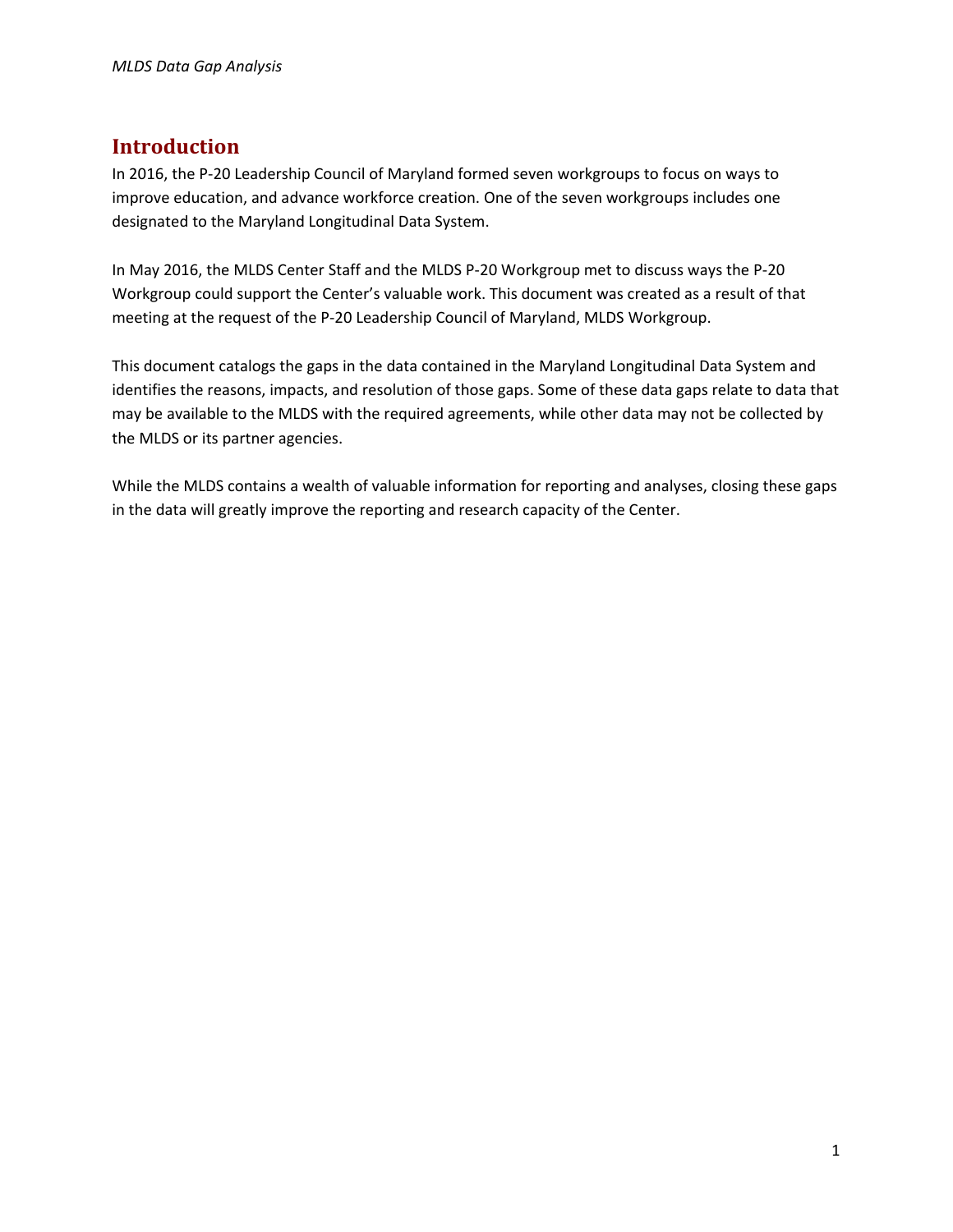# **A. Workforce Data**

## **1. Required 5‐year de‐linking of student and workforce records**

| GAP               | A student record must be de-linked from a workforce record five years after the                                                                                                                                                                                                                                                                                                                                                                                                                                                                                                                                                                                                                                                                                                                                                                                                                                                                                                                                                                                                                                                                                                                                                                                                                                                                                                                                                                                                                                                                                                                                                                                                                                                                                                                                                                                                                                                                                 |
|-------------------|-----------------------------------------------------------------------------------------------------------------------------------------------------------------------------------------------------------------------------------------------------------------------------------------------------------------------------------------------------------------------------------------------------------------------------------------------------------------------------------------------------------------------------------------------------------------------------------------------------------------------------------------------------------------------------------------------------------------------------------------------------------------------------------------------------------------------------------------------------------------------------------------------------------------------------------------------------------------------------------------------------------------------------------------------------------------------------------------------------------------------------------------------------------------------------------------------------------------------------------------------------------------------------------------------------------------------------------------------------------------------------------------------------------------------------------------------------------------------------------------------------------------------------------------------------------------------------------------------------------------------------------------------------------------------------------------------------------------------------------------------------------------------------------------------------------------------------------------------------------------------------------------------------------------------------------------------------------------|
|                   | student's last enrollment in a Maryland educational institution.                                                                                                                                                                                                                                                                                                                                                                                                                                                                                                                                                                                                                                                                                                                                                                                                                                                                                                                                                                                                                                                                                                                                                                                                                                                                                                                                                                                                                                                                                                                                                                                                                                                                                                                                                                                                                                                                                                |
| <b>REASON</b>     | Ed. Art., § 24-702(c), Annotated Code of Maryland:<br>The linkage of student data and workforce data for the purposes of the Maryland<br>Longitudinal Data System shall be limited to no longer than 5 years from the date of<br>latest attendance in any educational institution in the State.                                                                                                                                                                                                                                                                                                                                                                                                                                                                                                                                                                                                                                                                                                                                                                                                                                                                                                                                                                                                                                                                                                                                                                                                                                                                                                                                                                                                                                                                                                                                                                                                                                                                 |
| <b>IMPACTS</b>    | . Only analyzing five years of workforce data is insufficient to provide a meaningful<br>understanding of a student's workforce outcome.<br>• The first five years of work for many college graduates may show low wages due to<br>entry level jobs that are necessary to gain experience. More time would provide better<br>information about the student's career trajectory and provide a more complete picture<br>of the student's workforce outcomes.<br>. The MLDS dashboard Students Who Initially Enroll in a Maryland Community College -<br>Wages Over Time, also illustrates one of the problems with only looking at a few years<br>of wage data. The highest wage earners for the period being studied - 2009 through<br>2015 - is students who stopped attending and did not complete a degree or certificate<br>at a Community College. This is mostly likely due to the fact that once they leave<br>school they are working full time versus the students who are completing a degree. By<br>2015, the completers have caught up to or slightly surpassed the non-completers.<br>Nonetheless, without more years of workforce analysis, the true value of a<br>postsecondary degree cannot be fully understood.<br>• Finally, the five year delinking requirement will make comparing in-state vs. out-of-<br>state postsecondary educational outcomes difficult. For example, two students<br>graduate from a Maryland Public High School in June 2008. Student A enrolls in an out-<br>of-state 4-year college in Fall 2008 and graduates with a Bachelor's degree in Spring<br>2012. The student is employed in the state of Maryland in 2013, Quarter 4. The Center<br>will record the out-of-state postsecondary enrollment. However, since the student's<br>last attendance in any educational institution in the state will be the date of high<br>school graduation in June 2008 (year 4), state law does not allow the linkage of the |
|                   | 2013 Quarter 4 wages, which occur five years later. In comparison, Student B stays in<br>Maryland for his or her postsecondary education and therefore the workforce data can<br>be linked and wages can be reported for five years after completion.<br>Revisions to state statute                                                                                                                                                                                                                                                                                                                                                                                                                                                                                                                                                                                                                                                                                                                                                                                                                                                                                                                                                                                                                                                                                                                                                                                                                                                                                                                                                                                                                                                                                                                                                                                                                                                                             |
| <b>RESOLUTION</b> |                                                                                                                                                                                                                                                                                                                                                                                                                                                                                                                                                                                                                                                                                                                                                                                                                                                                                                                                                                                                                                                                                                                                                                                                                                                                                                                                                                                                                                                                                                                                                                                                                                                                                                                                                                                                                                                                                                                                                                 |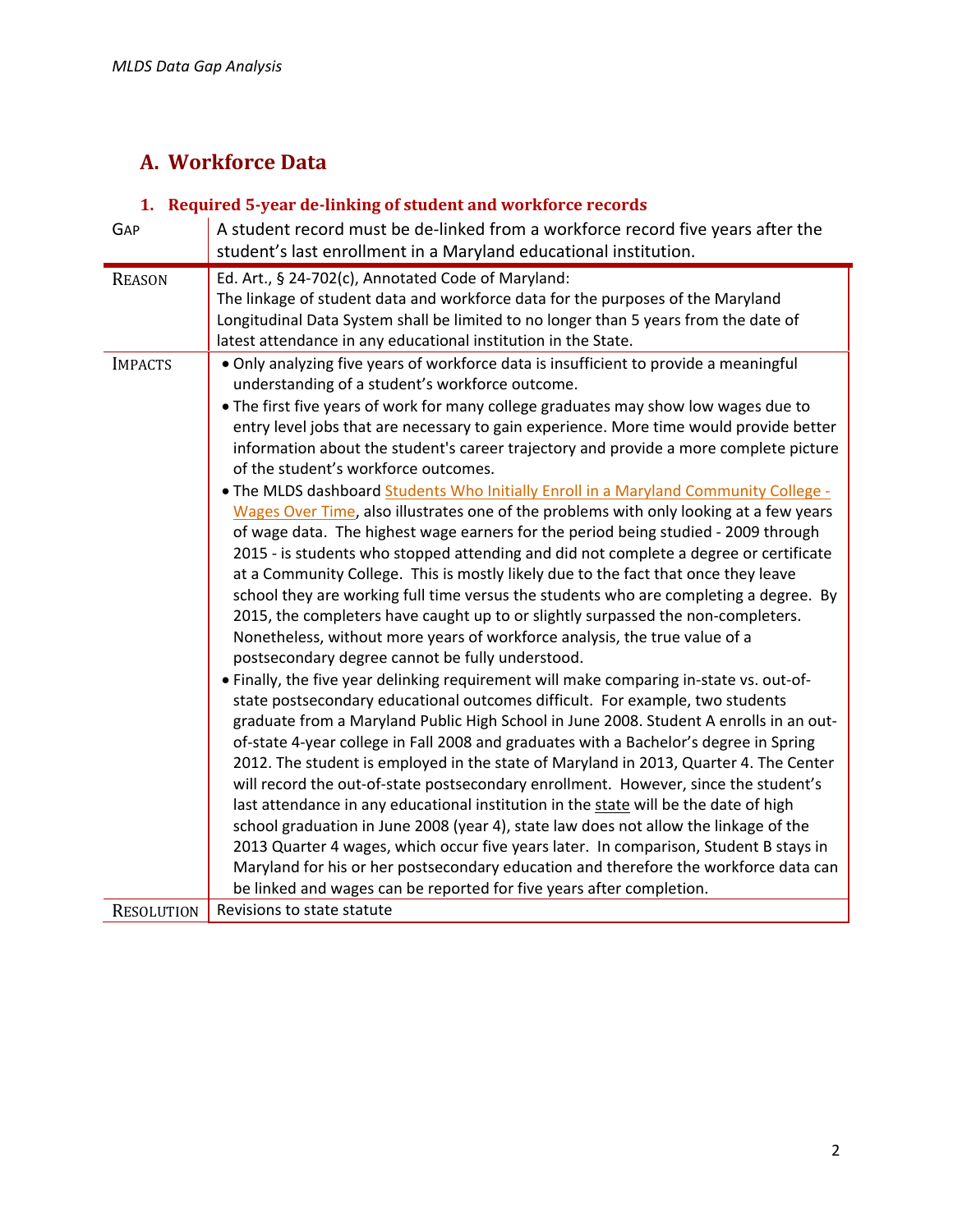### **2. Removal of workforce records that are not matched to a student record**

| GAP               | MLDS must remove all workforce records that are not matched to a student<br>record within 90 days after receiving the workforce record from DLLR.                                                                                                                                                                                                                                                                                                                                                                                                                                            |
|-------------------|----------------------------------------------------------------------------------------------------------------------------------------------------------------------------------------------------------------------------------------------------------------------------------------------------------------------------------------------------------------------------------------------------------------------------------------------------------------------------------------------------------------------------------------------------------------------------------------------|
| <b>REASON</b>     | Data Sharing Agreement Between the Maryland Department of Labor, Licensing &<br>Regulation and Maryland Longitudinal Data System Center, 5.c. Disposal and Destruction<br>of Transferred Student and Workforce (TSWF) Data, Signed August 6, 2014<br>i. TSWF Data must not be retained with personal identifiers for longer than such<br>period of time as is necessary to match and/or de-identify data sets.<br>ii. Unmatched Confidential UI Data will be not be kept for more than 90 days, at<br>which point it will be returned to DLLR or destroyed, as directed by DLLR.             |
| <b>IMPACTS</b>    | • Removing workforce records that are not matched to a student record makes it<br>impossible to determine the percentage of the Maryland workforce population that is<br>educated in Maryland postsecondary institutions. It also makes it impossible to<br>compare the wages of recent graduates to the population of wage earners in<br>Maryland. For example, the Center is unable to answer research questions such as "Do<br>recent Maryland STEM degree earners disproportionately account for higher wage<br>earnings in a certain industry compared to all workers in the industry?" |
| <b>RESOLUTION</b> | Revise data sharing agreement with DLLR to allow retention of unmatched workforce<br>data.                                                                                                                                                                                                                                                                                                                                                                                                                                                                                                   |

## **3. North American Industry Codes (NAIC)**

GAP NAIC (North American Industry Codes) used to determine the industry of each employer in the UI database, are missing or inconsistent in the MLDS.

| <b>REASON</b>  | NAIC codes are self-reported by the employer, are often incomplete or missing, and have<br>been found not to accurately represent the industry of the employer.                                                                                                                                                                                                                                                |
|----------------|----------------------------------------------------------------------------------------------------------------------------------------------------------------------------------------------------------------------------------------------------------------------------------------------------------------------------------------------------------------------------------------------------------------|
| <b>IMPACTS</b> | • Understanding not only that a student is working, but also whether the work is in a<br>field that he or she has been trained for is important to understanding workforce<br>outcomes. Currently, industry classification is the only data available in the System<br>that provides an indication of the type of work. Inaccuracies or incompleteness makes<br>the analysis more difficult and less accurate. |
| RESOLUTION     |                                                                                                                                                                                                                                                                                                                                                                                                                |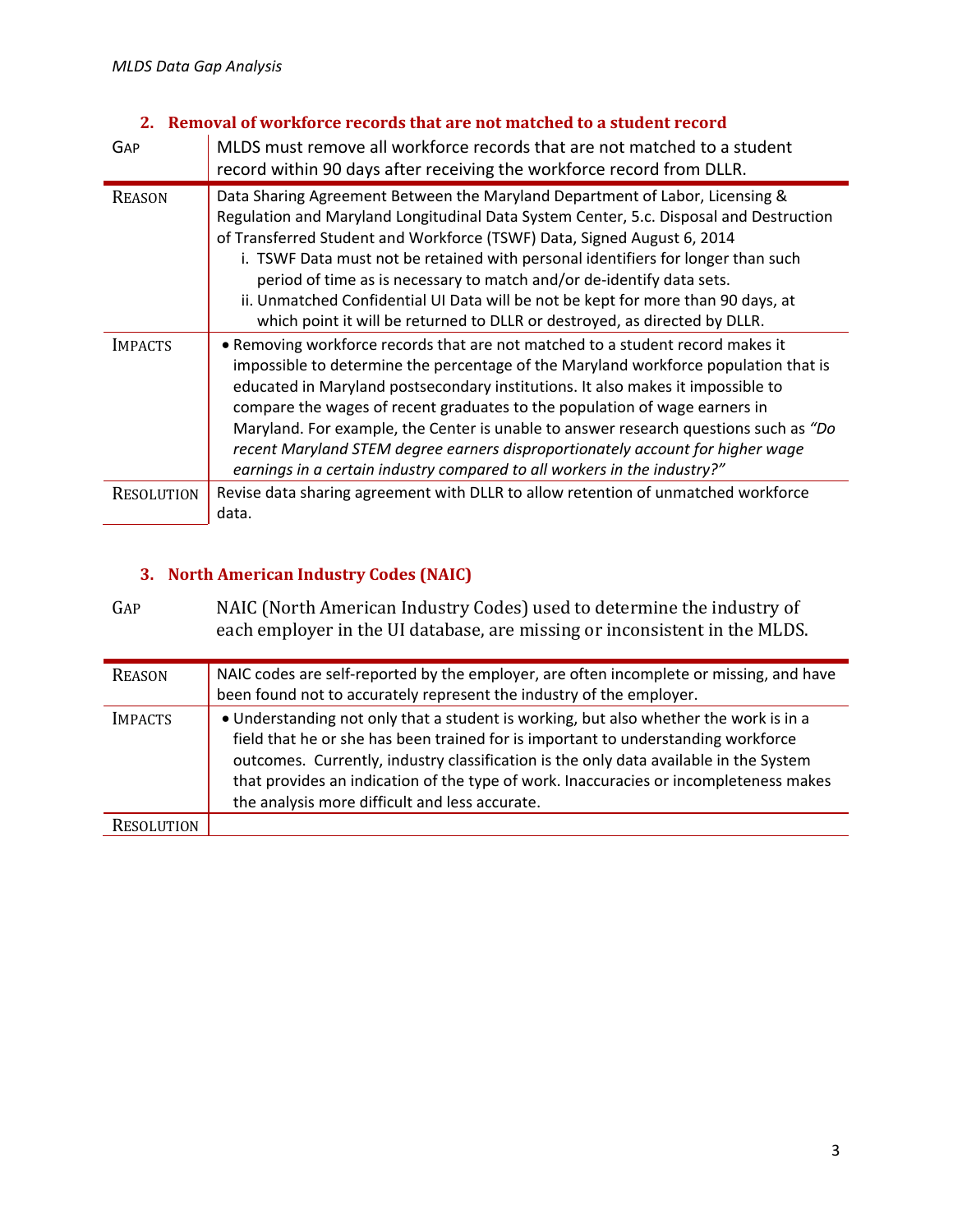### **4. Standard Occupation Classification (SOC) Codes**

GAP MLDS does not receive SOC (Standard Occupation Classification) codes from any source. SOC codes are preferable to NAIC codes because they indicate the employee's occupation whereas NAIC only provides the industry of the company for which the employee is working.

| <b>REASON</b>     | SOC codes are not currently collected by DLLR.                                                                                                                                                                                                                                                                                                                                                                                                                                                                                                                                                                                                                                  |
|-------------------|---------------------------------------------------------------------------------------------------------------------------------------------------------------------------------------------------------------------------------------------------------------------------------------------------------------------------------------------------------------------------------------------------------------------------------------------------------------------------------------------------------------------------------------------------------------------------------------------------------------------------------------------------------------------------------|
| <b>IMPACTS</b>    | • To understand workforce outcomes for students, researchers need to know the<br>student's occupation. Without SOC codes, researchers are left to make assumptions.<br>For example, a computer science major working for a restaurant chain is assumed not<br>to be working in an occupation for which he or she trained. However, that student<br>could be the IT manager for the restaurant chain, in charge of supporting and<br>maintaining its IT infrastructure. Similarly, it is assumed that a computer science major<br>working for a large IT Tech firm is employed in his or her field of training when in fact<br>the student could be an administrative assistant. |
| <b>RESOLUTION</b> |                                                                                                                                                                                                                                                                                                                                                                                                                                                                                                                                                                                                                                                                                 |

### **5. Federal or Military Employees, Independent Contractors, Self‐Employed Workers**

| GAP               | The workforce data does not include federal employees, military employees,<br>or independent contractors.                                                                                                                                                                                                                                                                                                                |
|-------------------|--------------------------------------------------------------------------------------------------------------------------------------------------------------------------------------------------------------------------------------------------------------------------------------------------------------------------------------------------------------------------------------------------------------------------|
| <b>REASON</b>     | Federal employees and independent contractors do not participate in the UI system and<br>are therefore not part of the data.                                                                                                                                                                                                                                                                                             |
| <b>IMPACTS</b>    | According to a 2010 Department of Legislative Services report, federal (military and<br>٠<br>civilian) jobs make up 7.4% of the Maryland job base - making the federal<br>government the fifth largest employer in the state. <sup>1</sup> The lack of federal wage<br>information leaves an incomplete picture of employment - especially considering that<br>government jobs are often STEM and/or higher salary jobs. |
| <b>RESOLUTION</b> | Explore the possibility of receiving data from the Federal Employment Data Exchange<br>System. Explore the possibility of receiving Maryland income tax data from the Maryland<br>Comptroller. Maryland income tax is collected for all workers, including federal<br>employees and independent contractors.                                                                                                             |

 $1$  The 2010 Impact of the Federal Government on Maryland's Economy report provides an overview of federal employment in the state. The report is based on data from Bureau of Economic Analysis in the U.S. Department of Commerce. That source counts jobs in the State rather than employed persons. Across all industries in Maryland, Federal jobs were approximately 7.4%, and federal civilian jobs were 5.7%. Those percentages reflect the federal jobs located in Maryland. Those jobs may be filled by non‐Marylanders and does not account for Marylanders working for the federal government out‐of‐state in D.C. or Virginia. Note this 2013, report in Governing Magazine using Bureau of Labor Statistics, data which indicates 5.5% of Maryland's workforce is employed by the federal government, second in the Nation (excluding the District of Columbia) only to Hawaii (5.6%).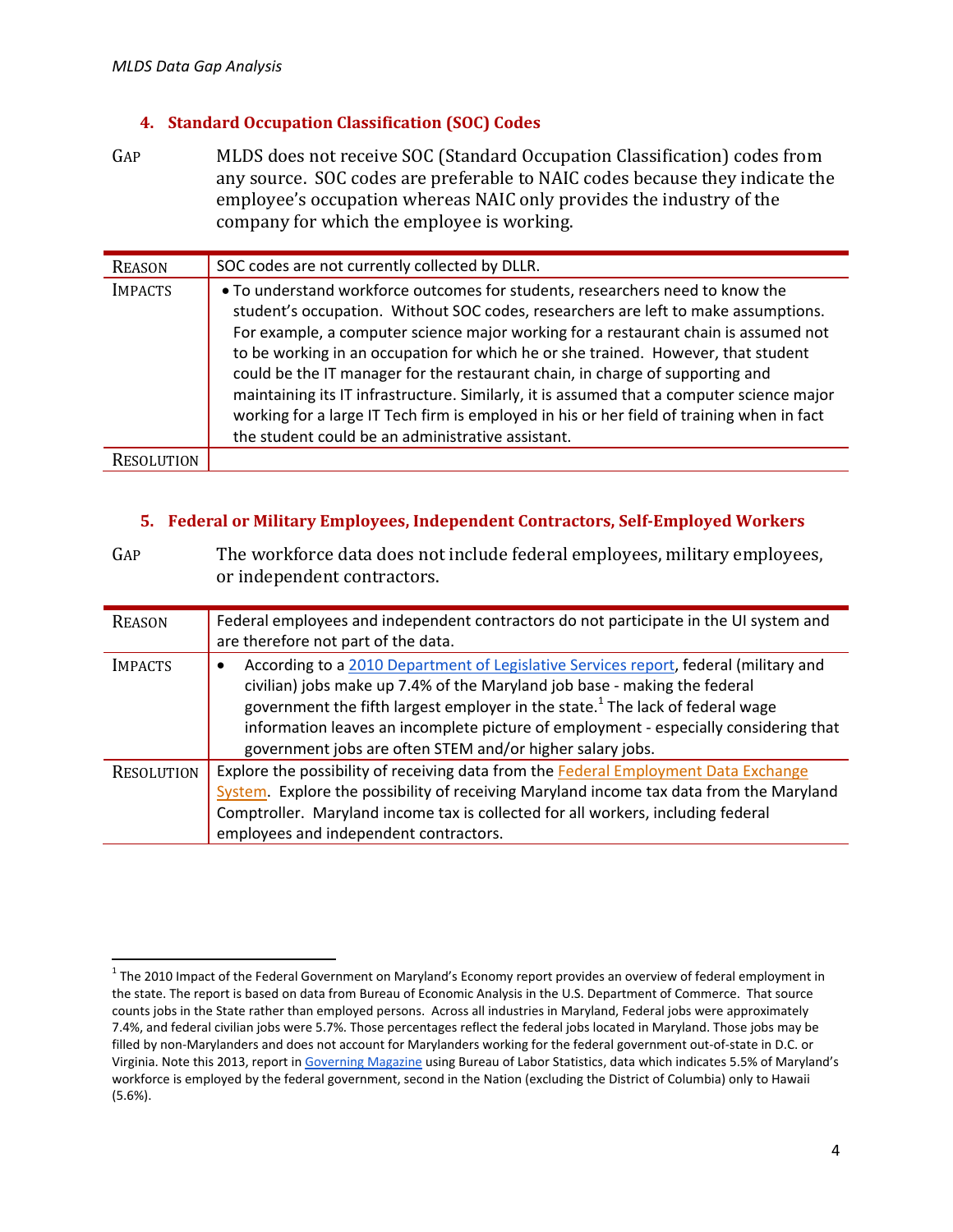### **6. Apprenticeship Data**

GAP Apprenticeship data is currently not in the system

| <b>REASON</b>     | DLLR has apprenticeship data but it is not yet collected by MLDS. Apprenticeship is not<br>part of the Data Inventory and it is not specified in the data sharing agreement with<br>DLLR. |
|-------------------|-------------------------------------------------------------------------------------------------------------------------------------------------------------------------------------------|
| <b>IMPACTS</b>    | • MLDS cannot report on the impact that apprenticeship programs have on student<br>outcomes.                                                                                              |
|                   |                                                                                                                                                                                           |
| <b>RESOLUTION</b> | Work with DLLR to revise the data sharing agreement to include apprenticeship data, and                                                                                                   |
|                   | add the data elements to Data Inventory.                                                                                                                                                  |

### **7. Licensure from DLLR and other license granting agencies (DHMH, etc)**

GAP Professional licensure or credentials from DLLR or other license granting agencies would constitute an achievement by a student.

| <b>REASON</b>     | MLDS does not receive credential or licensure information from DLLR or MSDE, nor is<br>that data part of the Data Inventory or data sharing agreements. Other licensing<br>information would include health professional licensing in Maryland, or Maryland<br>Department of Agriculture. Additional research is needed to compile all the licensing and<br>credentialing agencies in Maryland. MLDS does not have data sharing agreements with<br>other agencies that issue licenses or credentials. |
|-------------------|-------------------------------------------------------------------------------------------------------------------------------------------------------------------------------------------------------------------------------------------------------------------------------------------------------------------------------------------------------------------------------------------------------------------------------------------------------------------------------------------------------|
| <b>IMPACTS</b>    | • License and credential attainment is considered by many sources to be an educational<br>outcome especially for students engaged in Career and Technical education programs.<br>For students leaving Maryland public high schools and postsecondary institutions,<br>license and credential attainment are positive educational outcomes that can inform<br>the workforce opportunities for Maryland students.                                                                                       |
| <b>RESOLUTION</b> | Further research the agencies that administer credentials or licensure. Explore revising<br>data sharing agreements with current partner agencies to include credentials and<br>licensures. Explore the possibility of entering into data sharing agreements with other<br>state agencies that administer credentials or licensure. Revise Data Inventory to include<br>any new data elements.                                                                                                        |

### **8. Part‐time or full‐time employment and number of hours worked**

GAP The wage information provided by UI data does not indicate the number of hours worked or whether the employee was employed full or part-time.

| <b>REASON</b>  | UI data only provides the wages earned for the entire quarter.                                                                                                                                                               |
|----------------|------------------------------------------------------------------------------------------------------------------------------------------------------------------------------------------------------------------------------|
| <b>IMPACTS</b> | • Knowing whether wages are part-time or full-time would allow more meaningful<br>comparison of workforce outcomes.                                                                                                          |
| RESOLUTION     | Engage expertise from sources such as the Jacob France Institute to provide<br>recommendations on the best ways to report the differences in wage hours. Reach out to<br>other SLDS's to explore ways to resolve this issue. |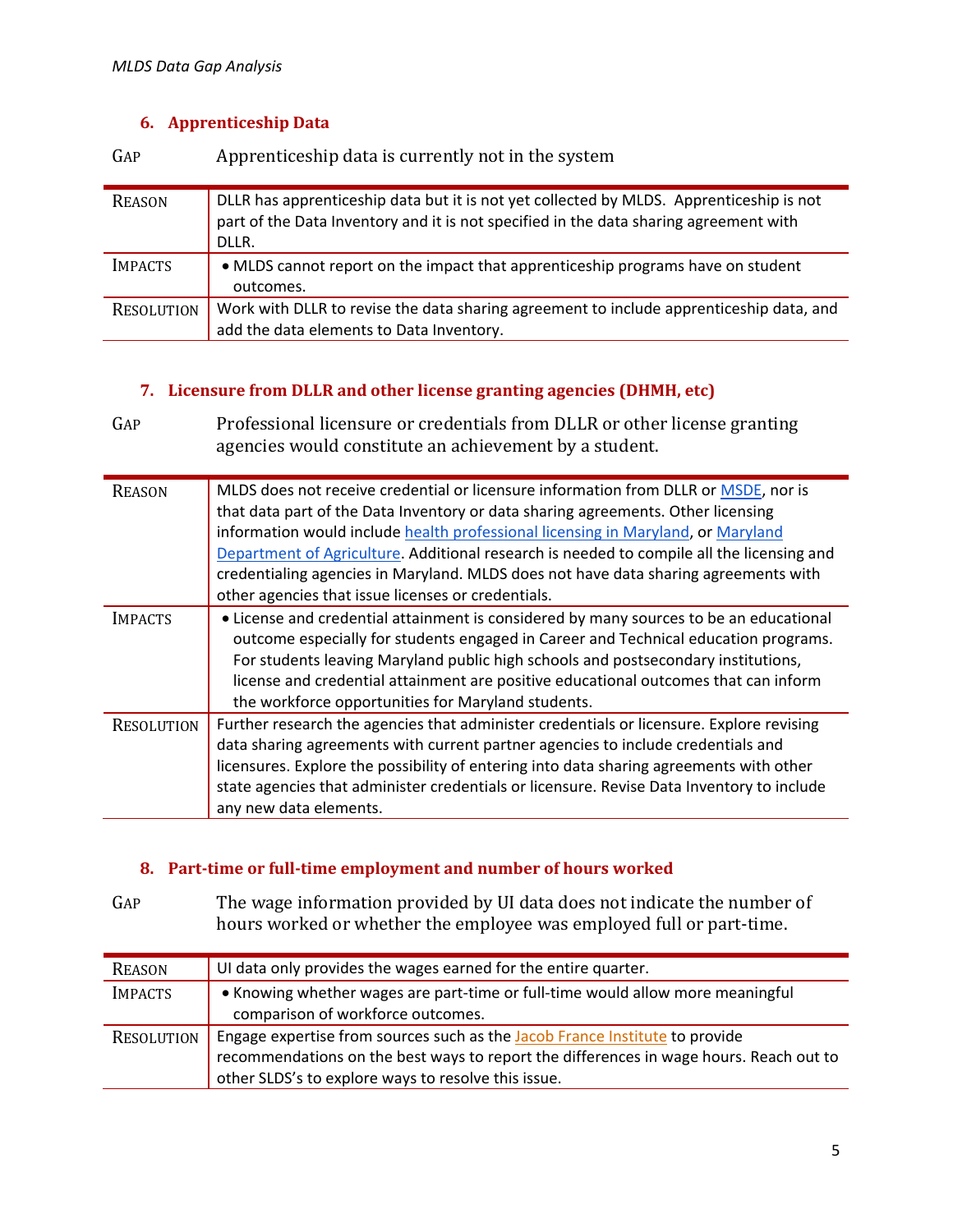### **9. Out‐of‐State workforce data**

GAP MLDS only receives wage data for students who are employed in Maryland. REASON MLDS only has access to Maryland UI records. There are interstate programs that are designed to exchange workforce data to allow states to continue to analyze student outcomes even if the student leaves the state. However, these interstate programs require re-disclosure of data which is prohibited by State law. IMPACTS **COLUT** • Maryland is closely situated to other states and the District of Columbia. Movement across state lines is extremely commonplace. Information on the movement of students across state lines for employment can assist the Center in answering policy questions related to "brain‐drain" and workforce retention. RESOLUTION Explore ways the MLDS may receive data through DLLR via the Wage Record Interchange System. The MLDS may also explore opportunities with other SLDS, such as the Multistate Longitudinal Data Exchange. Either option would require changes to state statute, revised data sharing agreements, approval by the MLDS Governing Board, and inclusion of the data elements in the Data Inventory.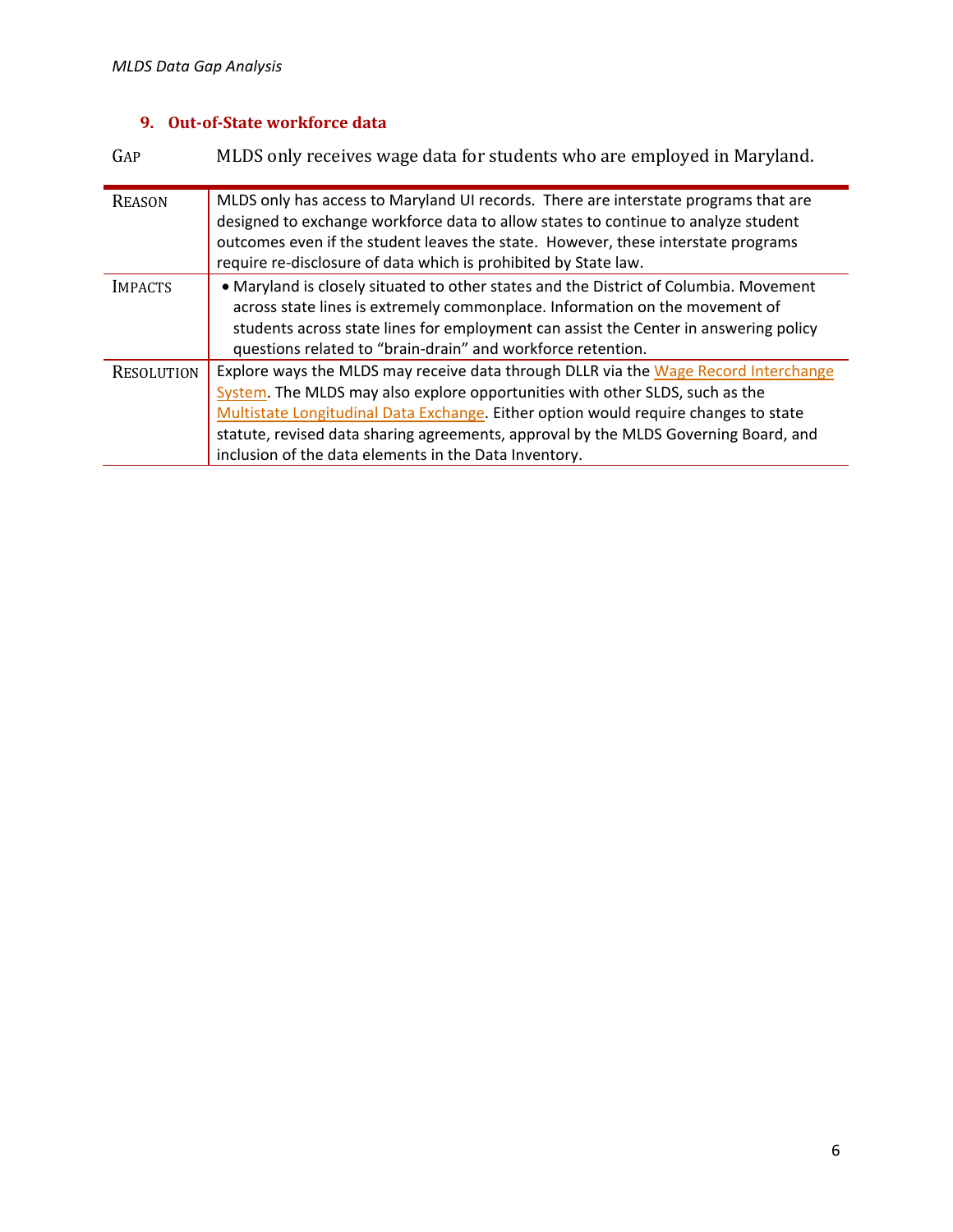# **B. Postsecondary Education Data**

### 1. **AccuPlacer Test Scores**

GAP AccuPlacer test scores are not available. Most Maryland community colleges and some other postsecondary institutions use AccuPlacer scores to determine eligibility requirement for placement in remedial courses.

| <b>REASON</b>     | AccuPlacer scores are maintained by the institution issuing the exam. MHEC and MSDE<br>do not have established collections for the AccuPlacer data from educational institutions.                                                                                                                      |
|-------------------|--------------------------------------------------------------------------------------------------------------------------------------------------------------------------------------------------------------------------------------------------------------------------------------------------------|
| <b>IMPACTS</b>    | • Restricts MLDS ability to provide more in-depth analysis of remedial education                                                                                                                                                                                                                       |
| <b>RESOLUTION</b> | Beginning in the 2015-2016 school year, MSDE will begin collecting AccuPlacer scores<br>from the LEAs in certain instances. This will not provide AccuPlacer scores for all<br>students, but will provide scores for students who used the AccuPlacer to be designated<br>as College and Career Ready. |
|                   | The Center should work with MHEC to determine if there is value for MHEC to collect<br>AccuPlacer scores in any of their collections.                                                                                                                                                                  |

## **2. Non‐Credit Postsecondary Courses**

| GAP            | Non-Credit Postsecondary Courses are not available in the MLDS                                                                                                                                                                                                                                                                        |
|----------------|---------------------------------------------------------------------------------------------------------------------------------------------------------------------------------------------------------------------------------------------------------------------------------------------------------------------------------------|
| <b>REASON</b>  | Non-credit courses are not collected by MHEC from any of their postsecondary<br>institutions. Non-credit coursework includes remedial courses, technical education,<br>occupational training, courses for students with intellectual and developmental<br>disabilities, life enrichment, etc.                                         |
| <b>IMPACTS</b> | . People access educational opportunities throughout their lifetime for a variety of<br>reasons. The absence of non-credit coursework limits MLDS ability to report on<br>occupational training and retraining, technical education, and vulnerable populations<br>such as students with intellectual and developmental disabilities. |
| RESOLUTION     | This is not part of MHEC's current collections, though they are exploring the possibility of<br>collecting this information.                                                                                                                                                                                                          |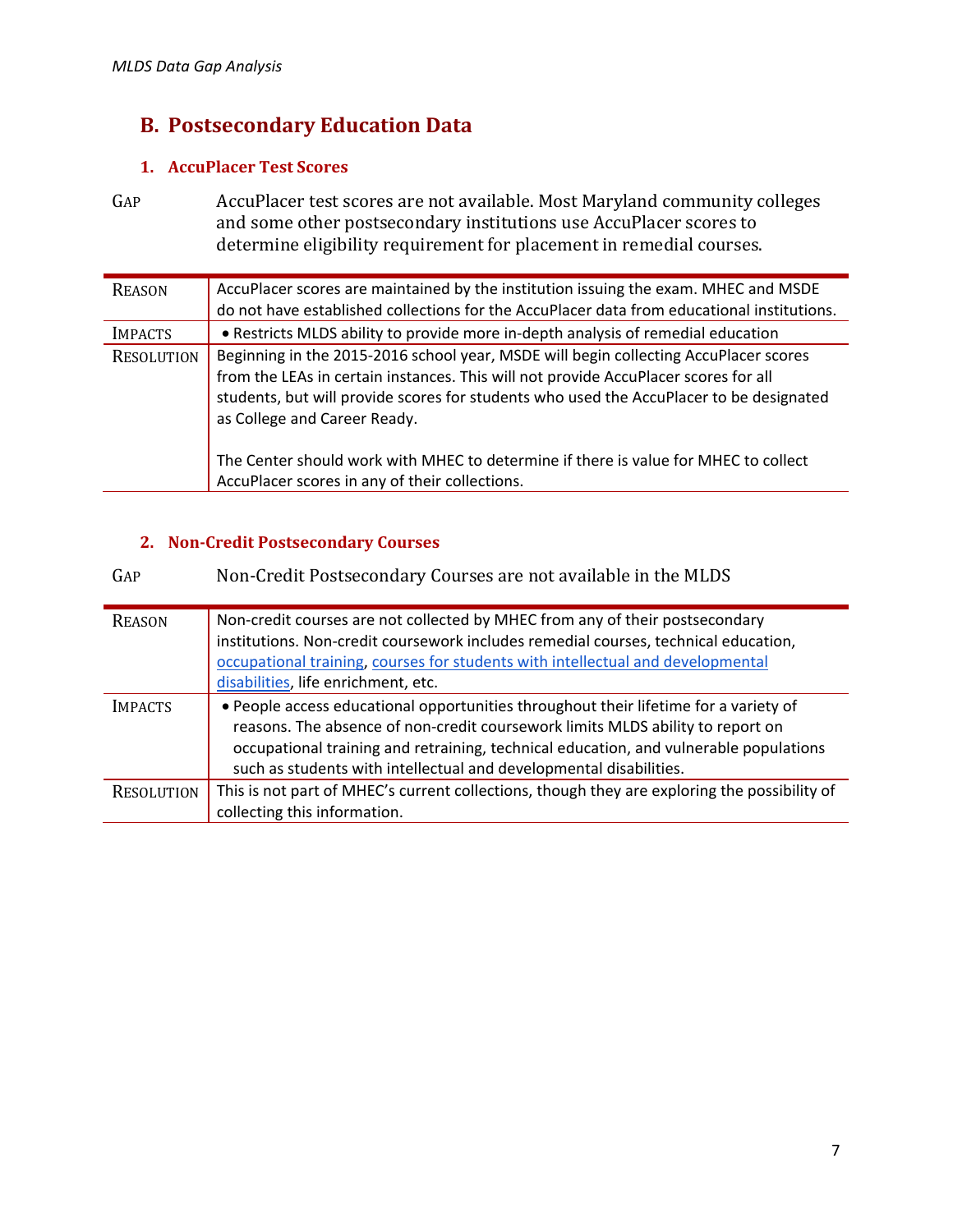# **C. PK‐12 Data**

## **1. Student Discipline Data**

| GAP            | Student discipline data is not available in the MLDS                                                                                                                                                                                                                                                                                                                                            |
|----------------|-------------------------------------------------------------------------------------------------------------------------------------------------------------------------------------------------------------------------------------------------------------------------------------------------------------------------------------------------------------------------------------------------|
| <b>REASON</b>  | The MLDS is prohibited by law from including information on student discipline. Ed. Art. §<br>24-701(f)(3)(iv) specifically excludes discipline records as student data that the Center<br>can include in the MLDS.                                                                                                                                                                             |
| <b>IMPACTS</b> | • Student discipline information in K-12 is an important variable in understanding<br>student outcomes. Furthermore, when modeling student outcomes, if discipline data<br>are not included in the model, relationships between predictors of interest (e.g.,<br>course taking) and the outcome (e.g., achievement) may be less accurate than if<br>discipline data were included in the model. |
| RESOLUTION     | Revisions to state statute                                                                                                                                                                                                                                                                                                                                                                      |

### **2. Career and Technical Education Data**

GAP Career and Technical education data for Maryland's K12 public school students is not currently included in the Data Inventory. This data includes CTE concentrator and completers.

| <b>REASON</b>     | Most of the data provided to the MLDS comes from the Division of Curriculum,<br>Assessment, and Accountability at MSDE. The CTE data is collected and reported from<br>the Division of College and Career Readiness.                                                                                                                                                                              |
|-------------------|---------------------------------------------------------------------------------------------------------------------------------------------------------------------------------------------------------------------------------------------------------------------------------------------------------------------------------------------------------------------------------------------------|
| <b>IMPACTS</b>    | • Students engaged in CTE are prepared for a wide range of careers. These careers<br>require varying levels of education- from high school and postsecondary certificates, to<br>apprenticeships, or two- and four-year college degrees. Including this data in the MLDS<br>provides an additional layer of analysis in understanding educational and workforce<br>outcomes of Maryland students. |
| <b>RESOLUTION</b> | Engage the Division of College and Career Readiness at MSDE in the submission of this<br>data and work on including those data elements in an update of the MLDSC Data<br>Inventory.                                                                                                                                                                                                              |

### **3. Private School Students**

## GAP There is no data on private school students in the MLDS.

| <b>REASON</b>     | Maryland private schools voluntarily provide aggregate school enrollment counts<br>annually. No student level data is collected from private schools. Without student level<br>data, there is no substantive data for the MLDS. |
|-------------------|---------------------------------------------------------------------------------------------------------------------------------------------------------------------------------------------------------------------------------|
| <b>IMPACTS</b>    | • Having data on private schools students may provide a comparison point to Maryland<br>public school student outcomes.                                                                                                         |
| <b>RESOLUTION</b> | Engage private school stakeholders in the value of the MLDS, and explore possibilities to<br>include this data.                                                                                                                 |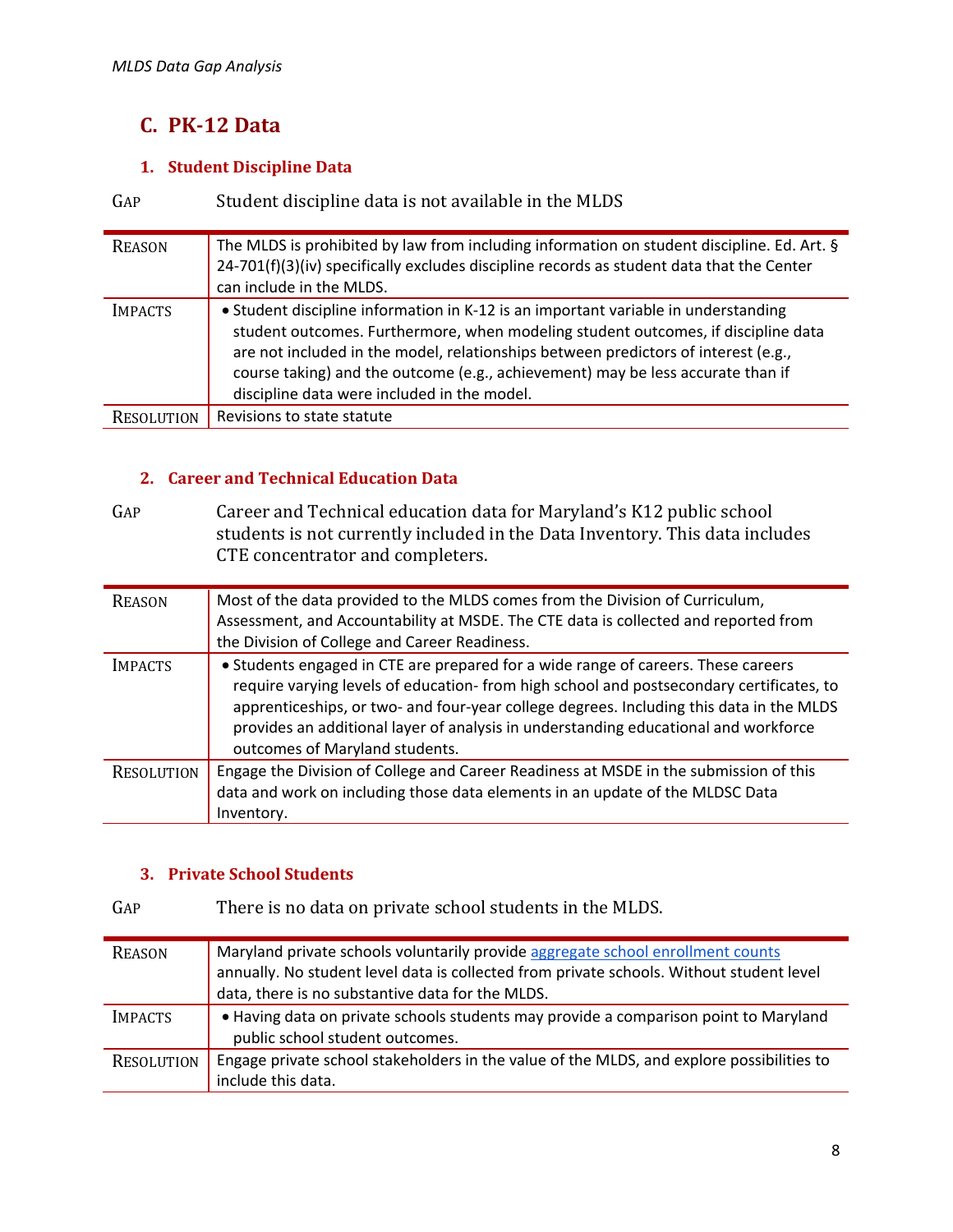## **4. Homeschooled Students**

GAP There is no data on homeschooled students in the MLDS.

| <b>REASON</b>     | Homeschool students register with their local school system which verifies compliance<br>and provides instructional supervision. This data is not collected at the student level by<br>MSDE. Data is only reported aggregately by each LEA, which does not provide meaningful<br>data for the MLDS. |
|-------------------|-----------------------------------------------------------------------------------------------------------------------------------------------------------------------------------------------------------------------------------------------------------------------------------------------------|
| <b>IMPACTS</b>    | • Having data homeschooled students may provide a comparison point to Maryland<br>public school student outcomes.                                                                                                                                                                                   |
| <b>RESOLUTION</b> | Engage homeschool stakeholders in the value of the MLDS, and explore possibilities to<br>include this data.                                                                                                                                                                                         |

## **5. School Climate Data**

GAP There is no school climate data included in the MLDS.

| <b>REASON</b>     | These data may be available from individual LEAs or schools, but these data are not<br>centrally collected by MSDE. Between 2010-2015 MSDE piloted the Maryland Safe and<br>Supportive Schools (MDS <sup>3</sup> ) Initiative. This grant funded initiative piloted a sustainable<br>statewide system to measure school climate, the school environment, student<br>engagement, and school safety in high schools. Under the requirements of the Every<br>Student Succeeds Act, state accountability programs may include a measure of school<br>climate. MSDE is currently piloting an Accountability Workgroup to determine which<br>measures may be used in the state accountability program. |
|-------------------|--------------------------------------------------------------------------------------------------------------------------------------------------------------------------------------------------------------------------------------------------------------------------------------------------------------------------------------------------------------------------------------------------------------------------------------------------------------------------------------------------------------------------------------------------------------------------------------------------------------------------------------------------------------------------------------------------|
| <b>IMPACTS</b>    | • School climate provides important qualitative information from students, parents, and<br>teachers about their schools. Much research has shown that differences in schools<br>account for differences in student outcomes. Understanding the climate of a school<br>can help explain the differences in student outcomes between schools.                                                                                                                                                                                                                                                                                                                                                      |
| <b>RESOLUTION</b> | The Center should work with MSDE to determine if there is value for MSDE to collect<br>school climate data in any of their collections. The Center can also consider direct<br>collection of school climate data.                                                                                                                                                                                                                                                                                                                                                                                                                                                                                |

### **6. Teacher Preparation and Employment Cycle**

GAP Information on K12 public school teachers with the ability to link teacher data to the workforce record and the ability to link teachers to students.

| <b>REASON</b>  | MLDS includes information on all staff employed by all local education agencies in<br>Maryland. This includes professional teaching staff, central office staff, and service staff.<br>This information is considered workforce records rather than student records. Therefore<br>it is subject to the de-linking issues addressed in 2a (Ed. Art. § 24-702(c)). |
|----------------|------------------------------------------------------------------------------------------------------------------------------------------------------------------------------------------------------------------------------------------------------------------------------------------------------------------------------------------------------------------|
| <b>IMPACTS</b> | • The MLDS Research Agenda includes questions related to teacher preparation and<br>retention. The 5 year de-linking requirement results in the Center's inability to fully<br>analyze the outcomes for educators in Maryland public schools.                                                                                                                    |
| RESOLUTION     | Revisions to state statute                                                                                                                                                                                                                                                                                                                                       |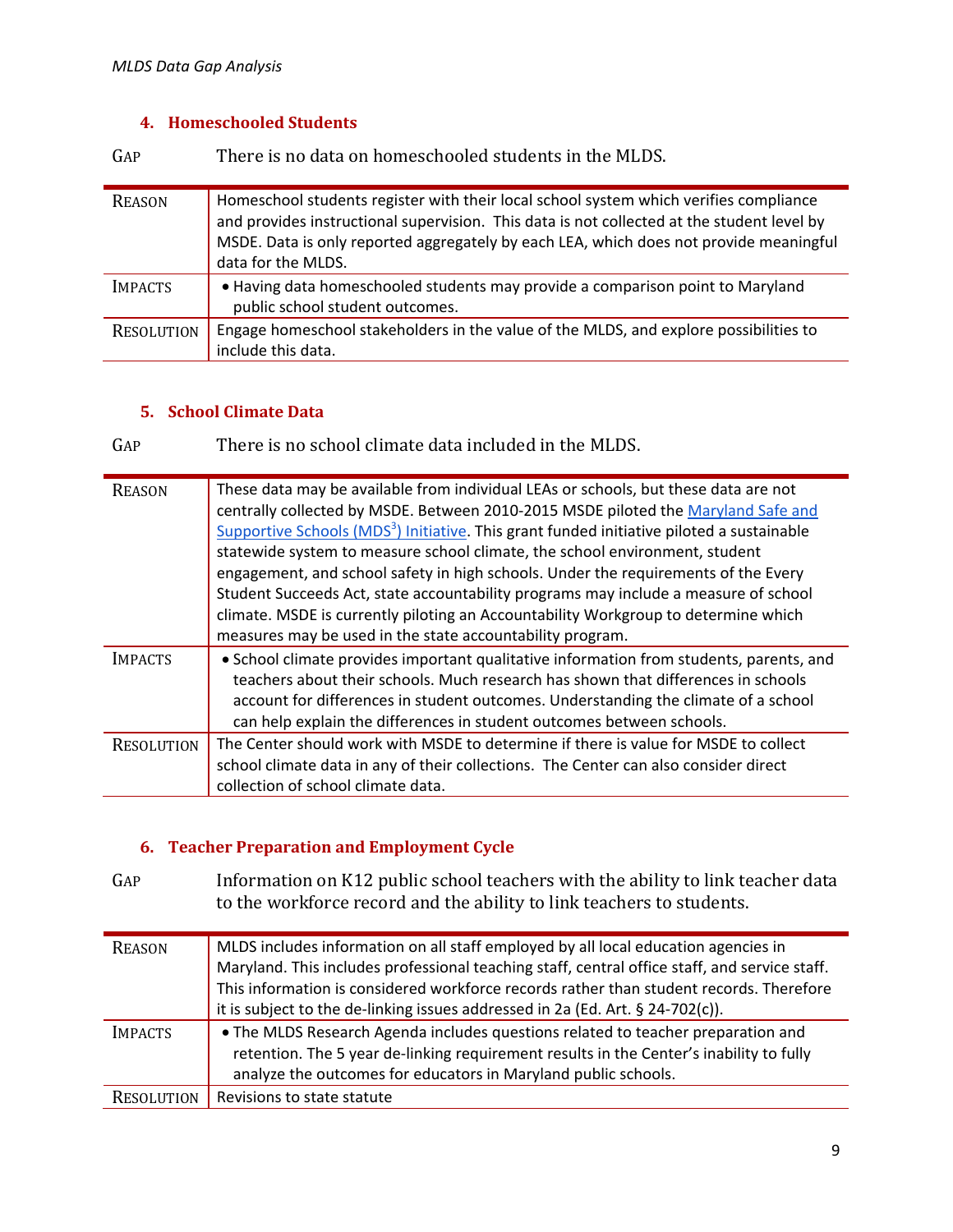## **7. Early Childhood Education Data**

GAP The Division of Early Childhood Development (DECD) at MSDE collects limited student level data. With the retirement of MLDSC's contact in DECD we have had to re-establish relationships and understand the complexity of the data collected by this division.

| <b>REASON</b>     | The MLDS Data Inventory already includes the collection of childcare providers. This is<br>organization and workforce data that related to licensed and certified childcare facilities<br>operating in Maryland. With the implementation of the Kindergarten Readiness<br>Assessment (KRA) in 2015, the MLDS will begin to receive student level assessment data.<br>The KRA data elements will need to be included in updates to the MLDS Data Inventory. |
|-------------------|------------------------------------------------------------------------------------------------------------------------------------------------------------------------------------------------------------------------------------------------------------------------------------------------------------------------------------------------------------------------------------------------------------------------------------------------------------|
| <b>IMPACTS</b>    | • Early childhood education and readiness is a significant component of any SLDS.<br>Extensive research nationally shows the connections between early childhood<br>development and outcomes later in life. This data allows the MLDSC to provide more<br>in-depth and long-term analysis on the effectiveness of these programs.                                                                                                                          |
| <b>RESOLUTION</b> | MLDS Staff have re-engaged staff in the Division of Early Childhood Development to<br>implement the collection of the KRA student level data. Data elements related to the KRA<br>will be included in revisions to the Data Inventory at the December 2016 MLDS Governing<br>Board meeting.                                                                                                                                                                |